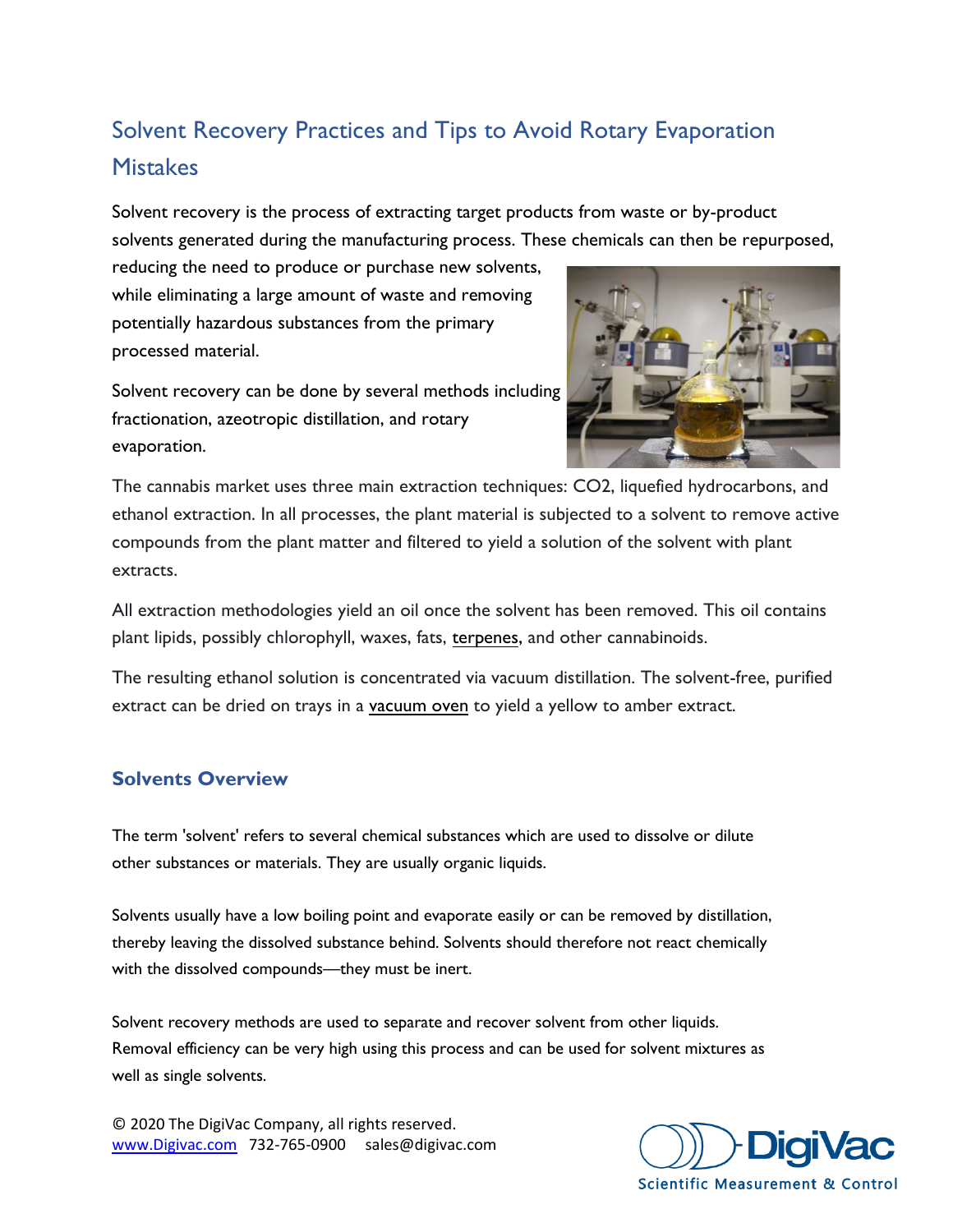Solvent recovery is best suited for applications dealing with expensive or easily recoverable compounds. Recovery is economical if the recovered compounds can be reused in a process.

# **Common Examples of Solvents in Industrial Manufacturing and Processing**

- **•** Aliphatic hydrocarbons | pentane, hexane, and heptane
- Alicyclic hydrocarbons | cyclohexane and methylcyclohexane
- **•** Aromatic hydrocarbons | benzene, toluene, xylene, ethylbenzene and styrene
- **•** Halogenated hydrocarbons | methylene chloride, chloroform, trichlorethylene, carbon tetrachloride, dichloroethane, freons and trichloroethane
- Alcohols | methanol, ethanol, isopropanol and butanol
- **Glycols | ethylene glycol and diethylene glycol**
- **Ethers** | methoxy ethanol and butoxy ethanol
- **Eighthare I methyl acetate, ethyl acetate, isopropyl acetate and methyl methacrylate**
- Ketones | acetone, butanone, hexanone and cyclohexanone

Currently, the most popular solvents for cannabis extractions are butane, propane, and ethanol. These hydrocarbon solvents are chosen over other solvents because they are economically superior for producing high-quality extracts at an accelerated rate, safely.

The most sustainable and economical solution for organic solvent recovery is distillation. The raw material is subjected to vacuum to reduce its boiling temperature and the heat required in the distillation equipment. Depending on the level of contaminants in the initial raw material, the temperature and vacuum pressure can be adjusted to efficiently achieve recovery of the solvent.

# What is Solvent Recovery?

Solvent Recovery is a form of distillation and based on the principle that the vapor of a boiling mixture will be richer in low boiling point components such as acetones, ketones, aliphatic hydrocarbons and alcohols.

Chemical solvents, especially in the commercial cannabis industry, are expensive. The high cost of solvents makes solvent recovery an ideal way to save money. Not only is solvent a major processing expense, but resources must also be devoted to proper handling, storage, and disposal of any waste if the solvent is not used efficiently. Solvents such as hexane, ethanol, and isopropyl alcohol that are used in cannabis extraction processes can be recovered for recycling and later use.

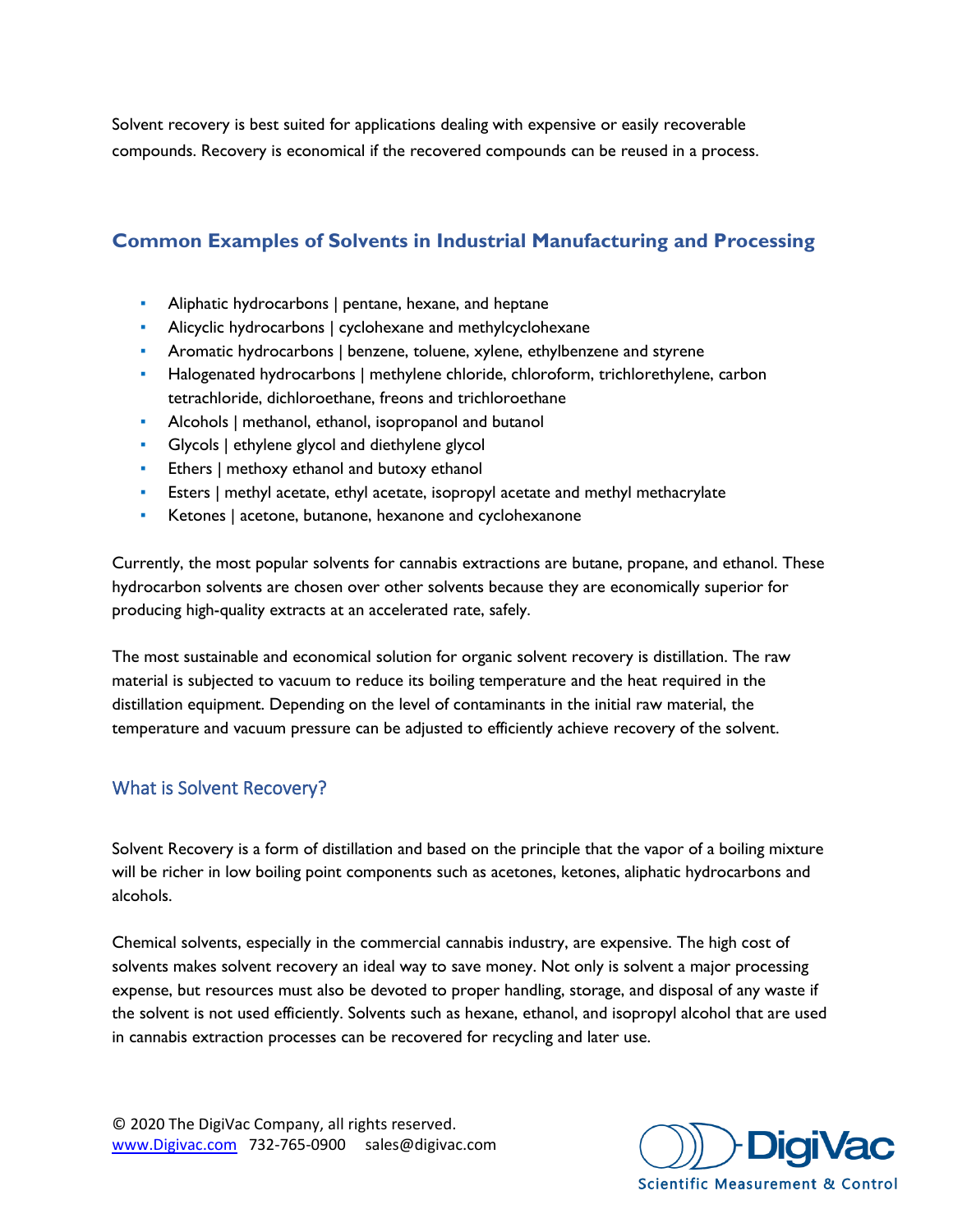

To extract specific compounds from cannabis biomass, a solvent is used to help separate and isolate the desired substance. Once the oil has been isolated from plant materials into a crude form, the solvent must be removed to further refine and purify the oil. The solvent must be cleaned and collected to allow for reuse.

After use, the solvents are recovered and separated through distillation. Special distillery tanks are used to heat and separate the solvents when they reach boiling and condense into vapor. The vapor is collected and funneled to a condenser. Upon cooling, the solvents again turn into a pure liquid which can be reused.

The cannabis market uses three main extraction techniques. In all processes, the plant material is subjected to a solvent to remove active compounds from the plant matter and filtered to yield a solution of the solvent with plant extracts.

#### **CO2 Extraction**

The distillate can be isolated easily by reducing the pressure which evaporates the CO2, leaving a cannabis extract with no solvent. Tweaking the temperature and pressure affords CO2 systems the ability to yield extracts with a complete terpene profile.

Sophisticated extraction apparatus can also incorporate [fractionation,](https://en.wikipedia.org/wiki/Fractionation) which enables process tuning to isolate desired components. Refrigerated chillers that are integrated into these systems facilitate recycling of the CO2 by condensing the gas back to a liquid state.

#### **Liquefied Hydrocarbons**

Systems pressurize butane, propane, or other low molecular weight hydrocarbons to a liquid state. The liquid hydrocarbon passes through a bed of plant material and filter, yielding an extract solution of hydrocarbon and plant extract. Like the CO2 method, a reduction in pressure evaporates the hydrocarbon liquid, yielding a solvent-free plant extract.

This method requires great attention to safety due to the flammability of the hydrocarbon used. Maintaining the pressurized hydrocarbon in the liquid state requires low temperatures. Butane has a low boiling point and is the most common hydrocarbon solvent currently used in extraction. It is favored for its non-polarity, which allows the extractor to capture the desired cannabinoids and terpenes without co-extracting undesirables including chlorophyll and plant metabolites.

### **Ethanol Extraction**

Systems use food grade or USP grade ethanol as a solvent to extract plant material. Ethanol is the second most important solvent (after water) in consumer products. This method varies from vessels to reactors, filter reactors, spinning vessels to barrels.

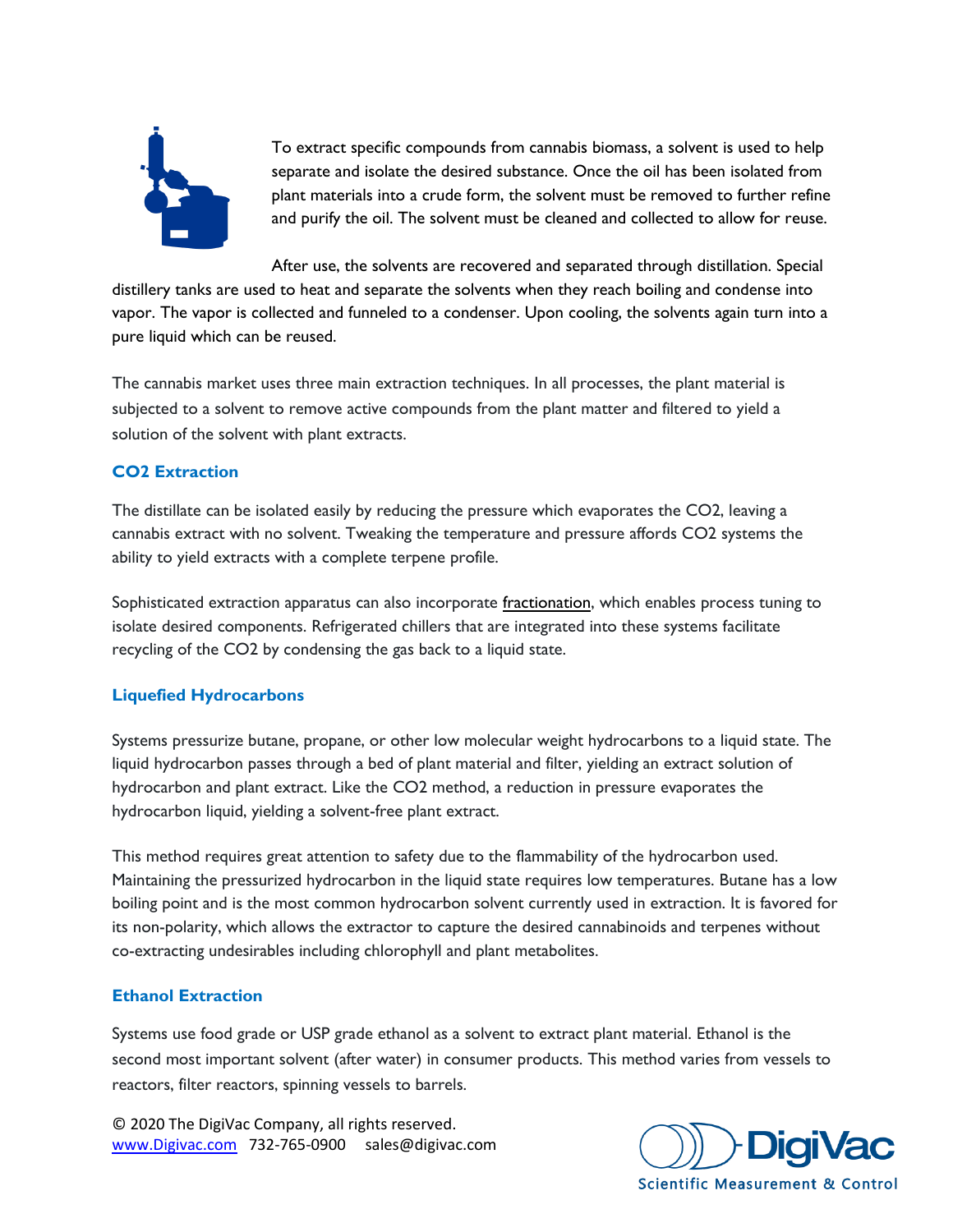Ethanol is a [polarized molecule.](https://easychem.com.au/production-of-materials/renewable-ethanol/ethanol-as-a-solvent/) A polar solvent will readily mix with water and dissolve water soluble molecules. Chlorophyll is one of those compounds which will easily co-extract when using ethanol as a solvent. When a concentrate retains chlorophyll, it introduces a dark coloration and an undesirable bitter, grassy flavor. Activated carbon filters may be used to eliminate impurities.

Ethanol extraction can be carried out by several methods including cold, warm, or room-temperature processing. Some ethanol extraction processes involve the use of a rotary evaporator setup to remove the ethanol from the extract solution.

#### **Ethanol extraction is popular for several reasons:**

- Can extract a full spectrum of compounds from cannabis plants
- The process can be adjusted to prevent certain compounds from solubilizing
- Generally, equipment costs for ethanol extraction are lower compared to other methods
- Ethanol is the least toxic of the alcohols
- Ethanol can be recovered and recycled
- The resulting ethanol solution is concentrated via vacuum distillation (falling film, reactor, or rotary evaporator)
- The solvent-free, purified extract can be dried on trays in a [vacuum oven](https://www.digivac.com/product-category/vacuum-ovens/) to yield a yellow to amber extract.

#### **Rotary Evaporation**

The rotary evaporator has been a relied upon scientific tool for solvent removal for many decades. They are found in almost every organic laboratory since they perform solvent recovery quickly. The rotary evaporator enables the removal of solvent in a controlled manner under vacuum. Sizes range from bench top (to 5 L flasks), pilot scale (20 L) on up to 50 to 100 L. The pressure is reduced in the rotary evaporator by combination of a vacuum pump and a vacuum controller to lower the boiling point of the solvent to be removed, specifically ethanol in the case of cannabis extract processing.



Typically, the distilling flask is filled to 50% volume. The water bath is heated to 30-40°C. The condenser temperature, controlled by a recirculating chiller, is set to -10°C to 0°C. Once the water bath and condenser have reached the set points, the distillation flask is rotated from 150-200 rpm.

This creates a thin film on the upper surface of the round glass flask, which increases the solution surface area and enhances the solvent evaporation rate.

Applying an appropriate vacuum to the system lowers the boiling point.

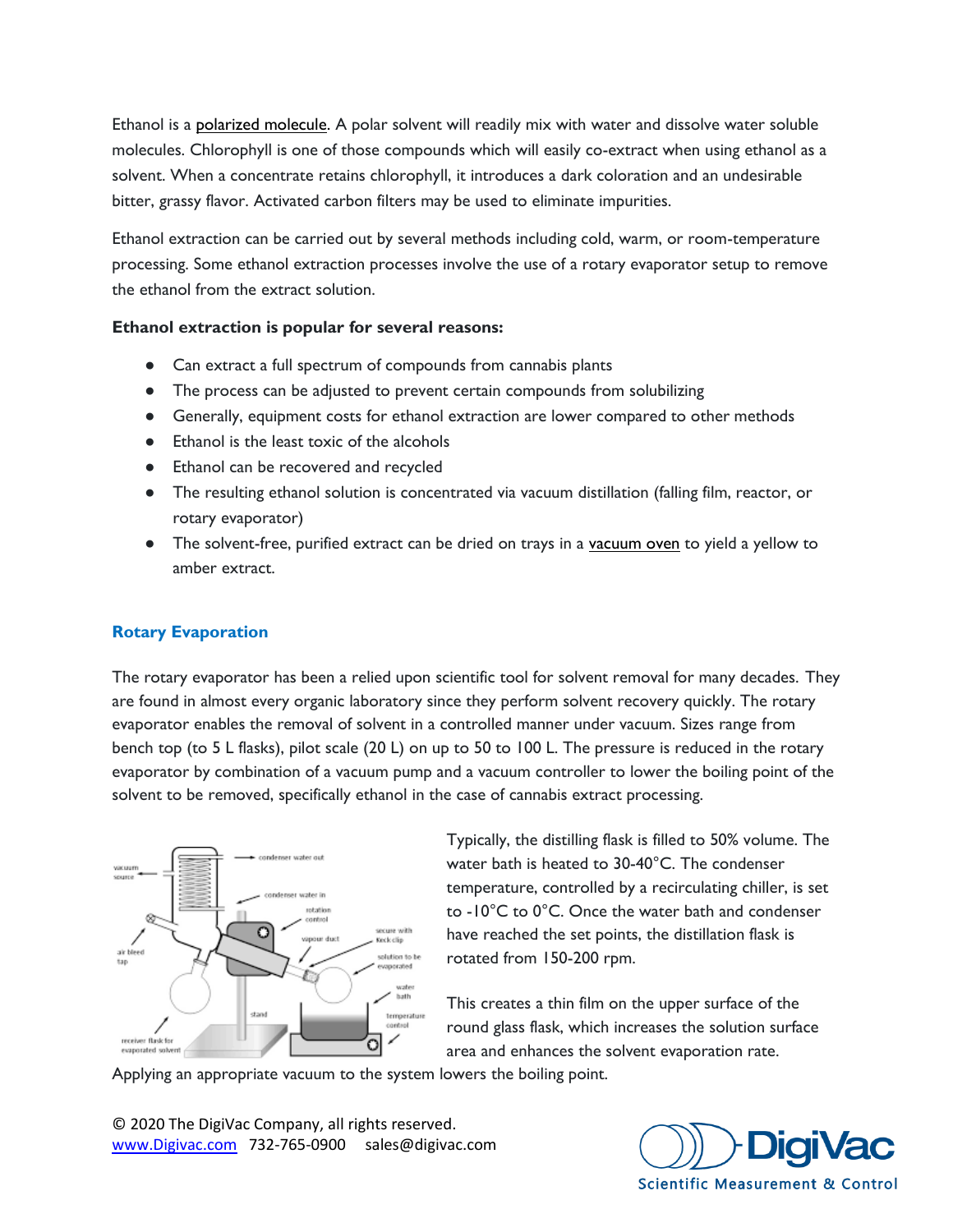In the lab, the house vacuum line or vacuum pump is used as source for the vacuum (40-50 torr). The application of vacuum means that the boiling points of the solvents are going to be significantly lower than at ambient pressure.

Here is a safety educational [resource](http://ppsa.umt.edu.my/wp-content/uploads/sites/10/2018/08/32-Chapter-4-5.0-Rotary-Evavaporator.pdf) for proper rotary evaporator operation and includes an mbar boiling point table for your reference.

The 20/40/60 rule offers a general guideline for rotovap operating conditions. Under this rule, the bath should be set to around 20 degrees higher than your desired vapor temperature.



In turn, the condenser temperature should be set at around 20 degrees lower than the desired vapor temperature.

From a vacuum control perspective to keep your system tightly controlled within this range, we recommend piezoresistive vacuum technology. DigiVac uses [Piezo sensors](https://www.digivac.com/product/isolated-piezo-sensor-1-to-775-torr-vacuum-sensor-npt/) that are isolated and hermetically sealed stainless steel in our [VPC,](https://www.digivac.com/product/vapor-pressure-controller-vpc_vacuum-regulator/) [Concerto,](https://www.digivac.com/product/concerto-rotary-evaporator-controller-vacuum-controller/) and [Bullseye Piezo](https://www.digivac.com/product/bullseye-piezo-775i-rough-vacuum-gauge-ul-csa-ce-certified/) products.

| <b>Solvent</b> | <b>Boiling point</b><br>(760 Torr/ATM) | <b>Boiling Point</b><br>(40 Torr) |
|----------------|----------------------------------------|-----------------------------------|
| acetonitrile   | 81.8 °C                                | 7.7 ∘C                            |
| diethyl ether  | 34.6 °C                                | $-27.7$ °C                        |
| ethanol        | 78.4 °C                                | 19 °C                             |
| ethyl acetate  | 77.1 °C                                | $9.1 \circ C$                     |
| lhexane        | 68.7 $\circ$ C                         | $-2.3$ $\circ$ C                  |
| heptane        | 98.4 °C                                | $22.3 \text{ °C}$                 |
| methanol       | 64.7 °C                                | 5.0 °C                            |
| water          | 100 ∘C                                 | 34.0 °C                           |

### **Examples of solvents used in the lab setting and their boiling points at 40 Tor[r\\*](http://www.chem.ucla.edu/~bacher/Specialtopics/rotavap.html)**

### **Common Applications for Rotary Evaporators are:**

● Medical or pharmaceutical

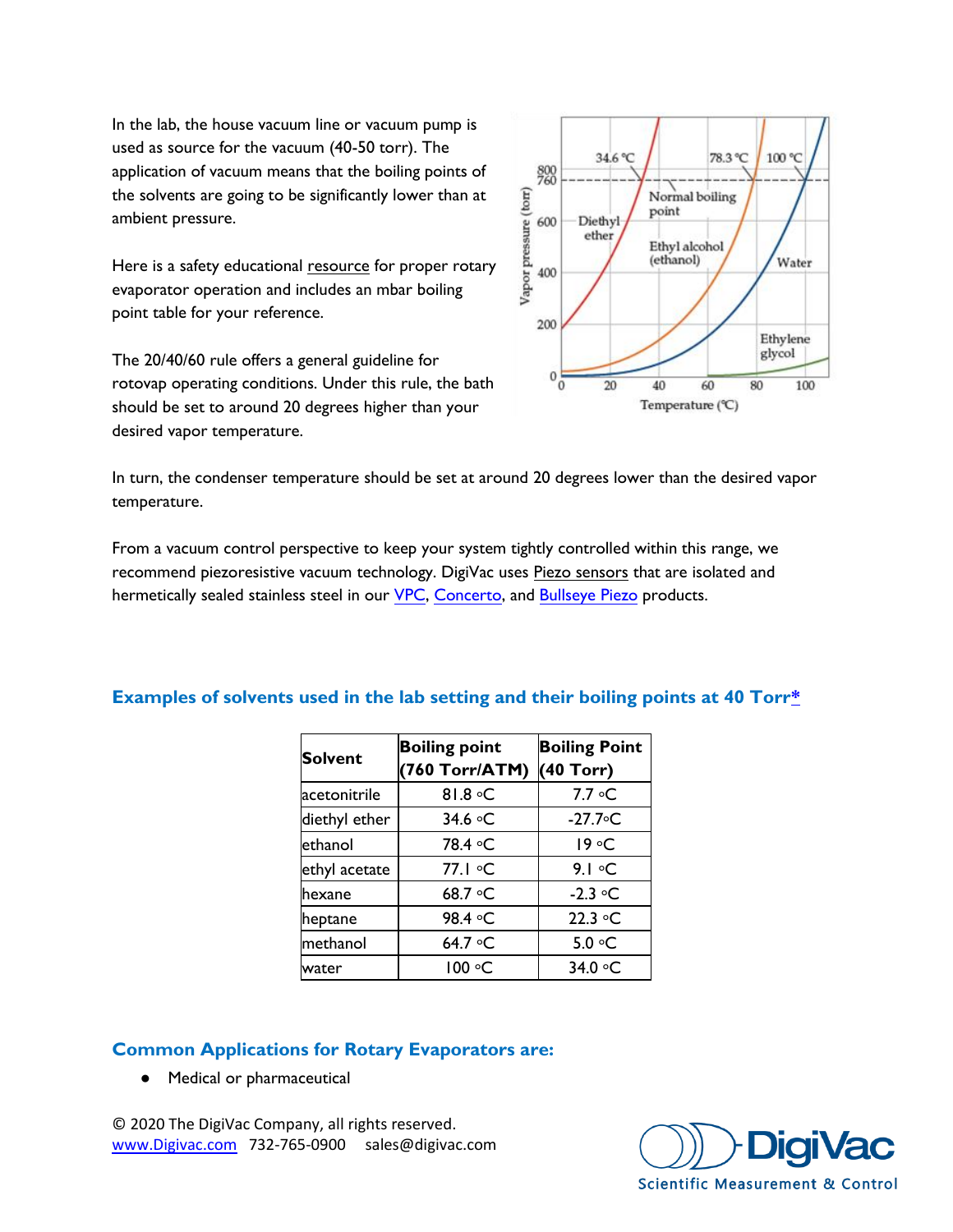- Scientific Research and Development
- Chemical engineering and Laboratory
- Biological and botanical products processing
- Evaporation, crystallization, drying, separation and solvent recovery processes are necessary for any of the industries that handle reaction solvents

# **Before we get into some product recommendations, let us clear up some misconceptions in the market regarding vacuum.**

- 1. I need as deep a vacuum as possible. False!
	- Too deep a vacuum can result in the solvent having a boiling point that is too low
	- You could end up with uncontrollable boiling and possibly bumping or foaming
	- The product will escape the evaporation flask resulting in system contamination, possible product loses and having to restart your run…. stay tuned for a way that you can quickly and easily stop bumping in your system with [Concerto.](https://www.digivac.com/product/concerto-rotary-evaporator-controller-vacuum-controller/)
- 2. I need to run my pump at full throttle. False!
	- If the vacuum pressure is too high, the solvent will not have time to condense into the flask
	- Which can lead to your vacuum pump being flooded with solvent and possibly damaging the pump, the use of a vacuum controller/regulator will help solve this
	- This leads to poor solvent recovery since you cannot recover solvent from inside a pump
	- Finally, running a vacuum pump above its base pressure for extended periods of time is not good for its longevity.

It is a good thing to make sure you have a precise vacuum controller that can help you avoid these problems. A precision vacuum controller can help you optimize your process as well as preserve the life of your vacuum pump by providing some isolation between your system and your vacuum pump as well as keeping it running happily nearer to its base pressure.

# **VACUUM CONTROLLER OPTIONS**

DigiVac offers [the Vapor Pressure Controller |](https://www.digivac.com/product/vapor-pressure-controller-vpc/)  [VPC f](https://www.digivac.com/product/vapor-pressure-controller-vpc/)or Rotary Evaporation applications. The VPC provides innovative yet simple vacuum control for

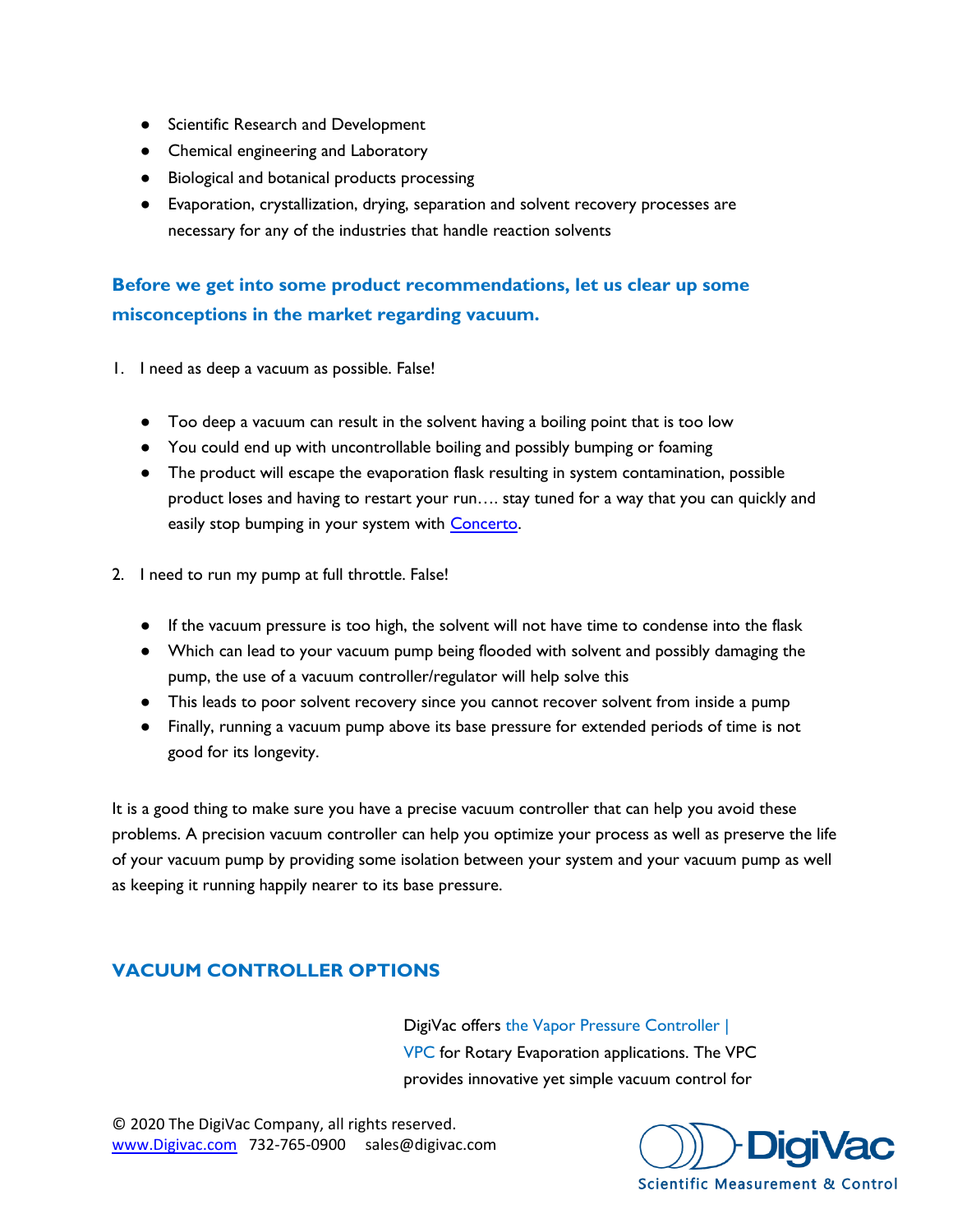

rotary evaporator distillation and isolation of plant oils.

It delivers precise control of target vapor pressure and is designed to tolerate harsh chemicals.

DigiVac has [the SNAP Controller | Simple, Nimble,](https://www.digivac.com/product/snap-vacuum-controller/)  [Automatic, Process c](https://www.digivac.com/product/snap-vacuum-controller/)ontrols the vacuum chamber or equalizes the system, automatically venting or isolating the system with the touch of a button. It treats material in the chamber more gently by implementing the controlled ramp rate, ideal for freeze drying, vacuum drying or lyophilization applications.

The single chamber controller can set up to 8 recipes based on time and pressure setpoints.

# **CONCERTO Multi-Chamber Controller By Across International and DigiVac**



Vacuum & Pressure Controller that can precisely control Multiple Rotary Evaporators at once (Up to 4) with only one vacuum pump.

- Simplify your lab & control more with Less
- . Maximize throughput with a 17.5 mm vacuum path to each hose barb
- **Control Range:** 2 Torr to 760 Torr
- **Unique Vacuum Control:** proprietary dual valve designed by DigiVac offers proportional throttle and proportional bleed control (vent to ATM).
- Each of the four channels have a dedicated valve
	- The integrated bleed design allows you to quickly vent to atmosphere to stop bumping during processing
- **Recipes:** Program ramps and holds vacuum at different a duration and vacuum level
- Numerical readings right on the LCD screen and one touch start, stop and release buttons

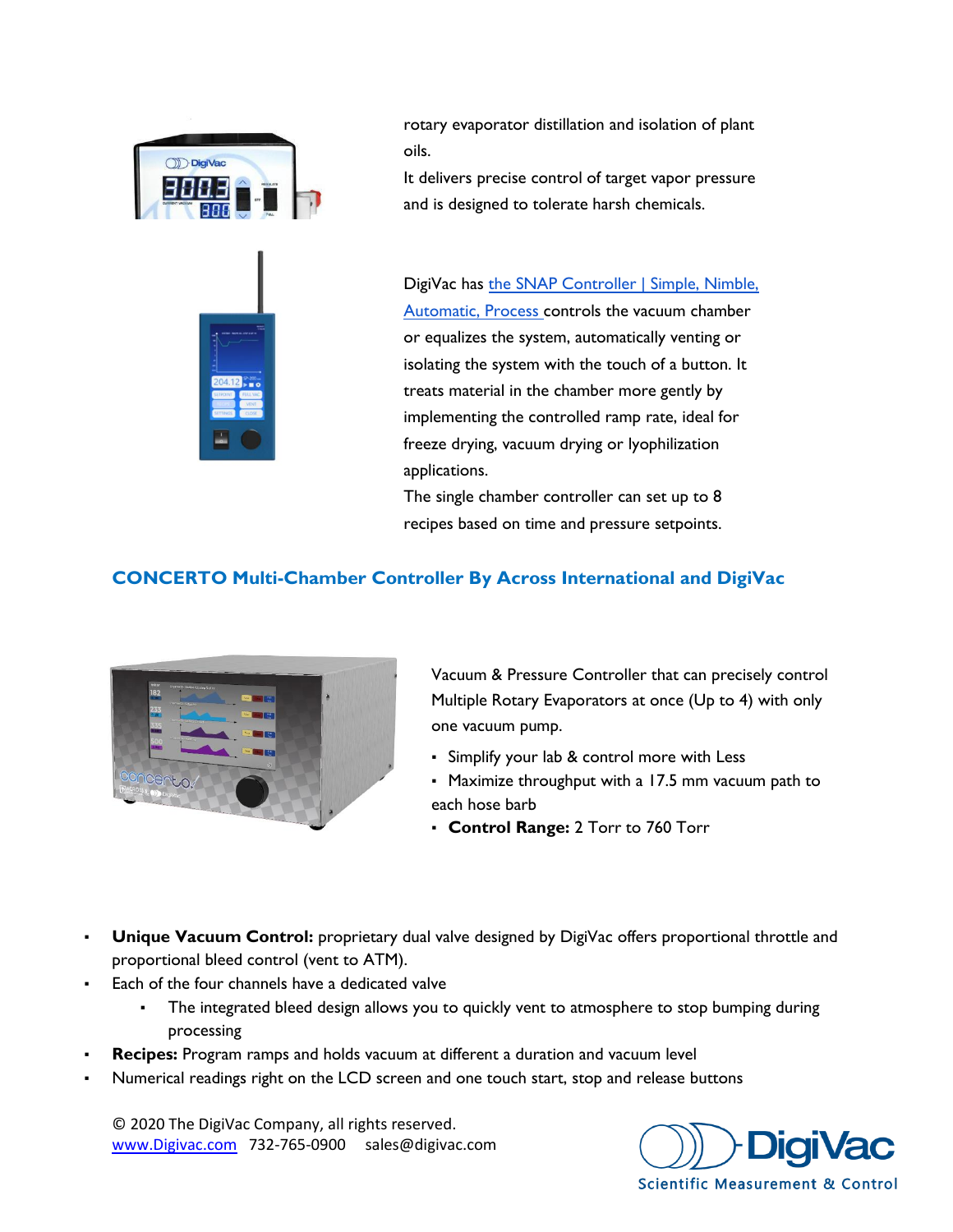# **Silver Innovation Award Winner for Instrumentation at PittCon 2020!**

The rotary evaporator controller is particularly useful when you are looking to maintain pressure at a certain level as needed for botanical processing and rotary evaporation. Mounting is bench top.

See overview video [here](https://youtu.be/XafUjgqTmrs)

See how to select recipes [here](https://youtu.be/deVfvGGl-c8)

See how to customize recipes [here](https://youtu.be/_V6s8rWegwk)

See how to easily create set-points [here](https://youtu.be/e7nDlP7YxEo)



### **Bullseye Piezo Rough Vacuum Gauge with Isolated 775i Sensor | UL, CSA, CE Certified**

The Bullseye Precision Gauge Piezo-775i provides highly accurate and reliable vacuum readouts in the rough vacuum range 1 to 775 Torr and 11 additional measurement units.



- Visual Graphing: Patented digital graphing capabilities (Pumpdown graph, Autoscaling line graph, and bar graph)
- Isolated Sensors: For use in dirty environments or where corrosive gases are in use
- Certifications: CE, CSA, UL, and RoHS
- Measures  $1 775$  Torr (+/- 2 Torr) without a capacitance manometer

**• And it is available in a [Bluetooth version](https://www.digivac.com/product/bluetooth-bullseye-precision-gauge-piezo/) as well to allow for** 

remote monitoring from your phone or tablet.